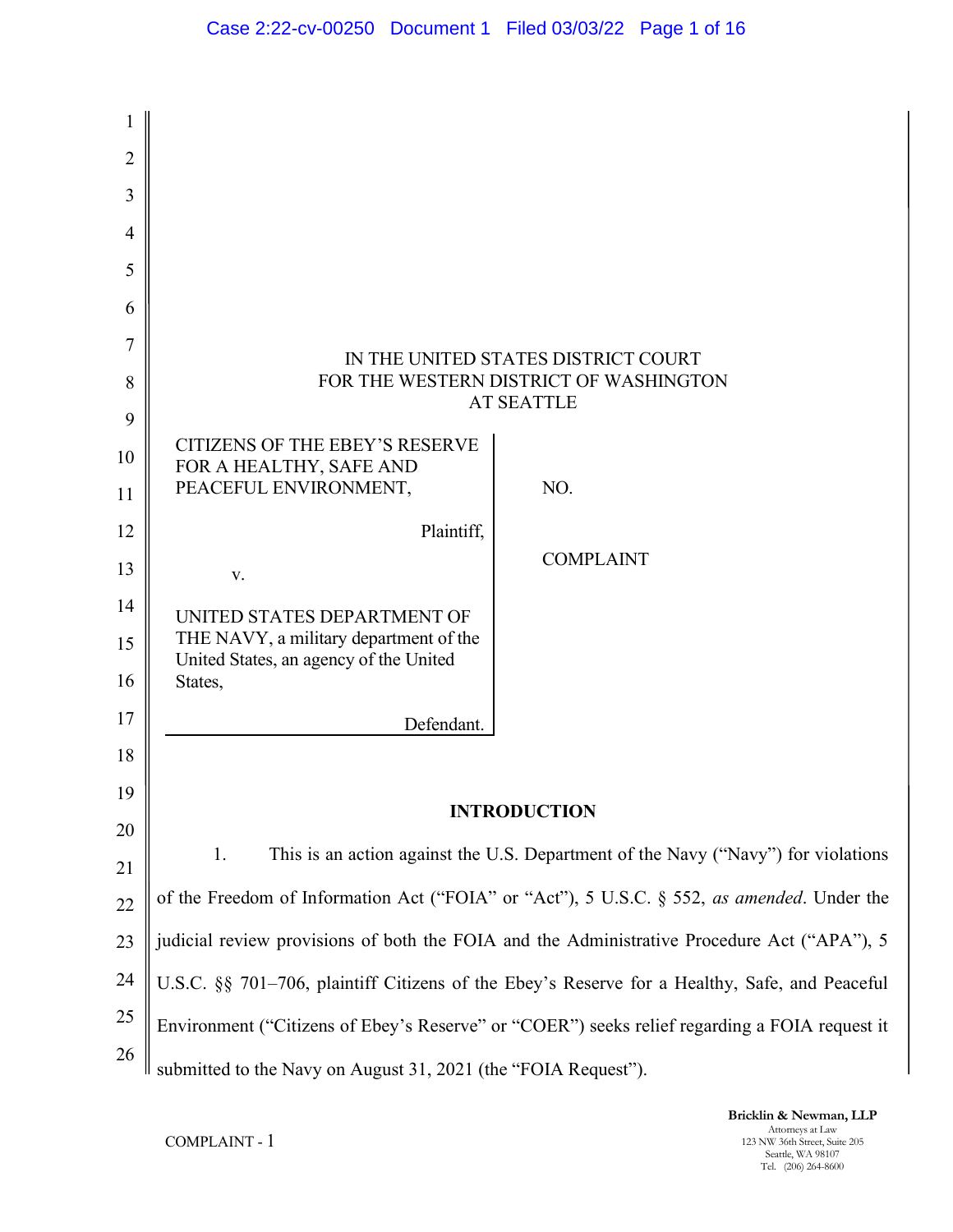### Case 2:22-cv-00250 Document 1 Filed 03/03/22 Page 2 of 16

1 2 3 4 5 6 2. The purpose of FOIA is "to establish a general philosophy of full agency disclosure unless information is exempted under clearly delineated statutory language." S. Rep. No. 89-813, 1st Sess., at 3 (1965). FOIA requires federal agencies to disclose records in a timely manner to any person upon request unless the information falls within one of nine narrow disclosure exemptions in the Act. See 5 U.S.C.  $\S$  552(a)(3)(A), (b).

7 8 9 10 11 12 13 14 15 16 3. Federal agencies generally must determine within twenty business days whether requested records are exempt from withholding and, if they are not, the agency must promptly disclose the records to the requester. 5 U.S.C. § 552(a)(6)(A)(i); *id.* at § 552(a)(3)(A), (a)(6)(C)(i). If an agency makes an adverse determination on a FOIA request, the requester may appeal that determination to the agency, which must then make a determination on the administrative appeal within twenty days of receiving it. Id. at  $\S$  552 (a)(6)(A)(i)(III)(aa), (a)(6)(A)(ii). "If the agency does not make a "determination" within the relevant statutory time period, the requester may file suit without exhausting administrative appeal remedies." Citizens for Responsibility & Ethics in Washington v. Fed. Election Comm'n, 711 F.3d 180, 185 (D.C. Cir. 2013).

17 18 19 20 21 4. Citizens of Ebey's Reserve is filing this lawsuit because the Navy has failed to make and communicate its determination on COER's FOIA Request; failed to make and communicate the disclosure determinations required by FOIA for the responsive records in its possession; and failed to act within applicable deadlines.

22 23 24 25 26 5. The Navy is unlawfully withholding its final appeal determination, as well as the documents sought by COER, documents to which COER is entitled and for which no valid disclosure exemptions apply. COER seeks a declaration that the Navy has violated FOIA and an order compelling the Navy to make the required determinations and disclosures by a date certain.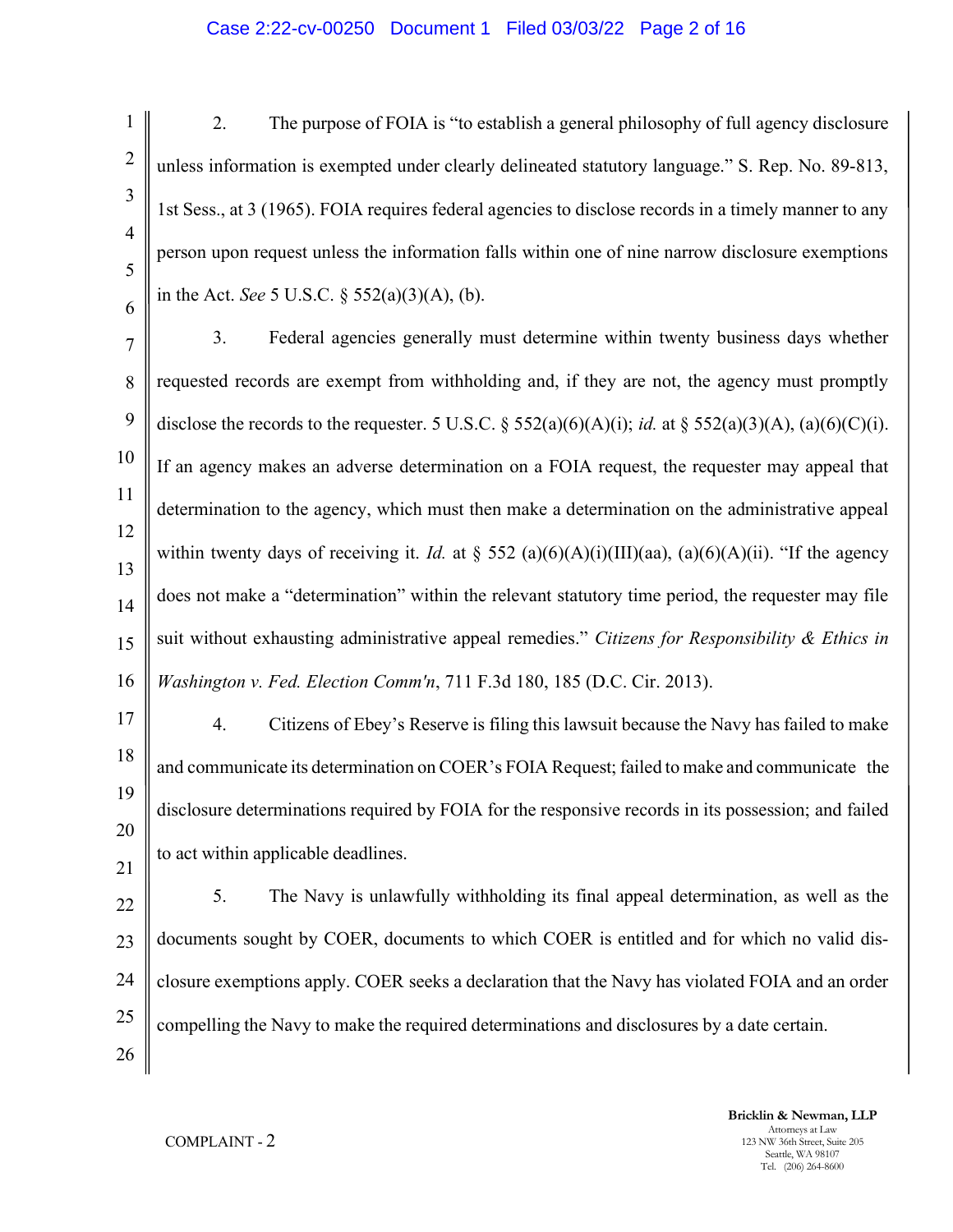|                | <b>JURISDICTION AND VENUE</b>                                                                         |  |
|----------------|-------------------------------------------------------------------------------------------------------|--|
| $\overline{2}$ | 6.<br>This Court has jurisdiction pursuant to 5 U.S.C. $\S$ 552(a)(4)(B) (FOIA) and 28                |  |
| 3              | U.S.C. §§ 1331 (federal question), 1346 (United States as defendant), 2201 (declaratory judgment),    |  |
| $\overline{4}$ | and 2202 (further relief).                                                                            |  |
| 5              | This Court is the proper venue for this case because, pursuant to 5 U.S.C.<br>7.                      |  |
| 6              |                                                                                                       |  |
| $\overline{7}$ | § 552(a)(4)(B), the records responsive to COER's FOIA Request are located in this district and        |  |
| 8              | because, under $28$ U.S.C. § 1391(e), a substantial part of the events or omissions giving rise to    |  |
| 9              | plaintiff's claims occurred in this district.                                                         |  |
| 10             | <b>PARTIES</b>                                                                                        |  |
| 11             | 8.<br>Citizens of the Ebey's Reserve for a Healthy, Safe, and Peaceful Environment is a               |  |
| 12<br>13       | non-profit public interest organization incorporated in 2012 and dedicated to protecting the health   |  |
| 14             | and welfare of the inhabitants of Whidbey Island and surrounding areas, including marine,             |  |
| 15             | migratory, and endangered species, and preserving the historic northwest communities being            |  |
| 16             | threatened by military jet training flights. Its registered office is in Coupeville, Washington. COER |  |
| 17             | brings this action on its own behalf and on behalf of its adversely affected members.                 |  |
| 18             | 9.<br>The information COER seeks through its FOIA requests will assist COER in its                    |  |
| 19             | mission as a non-profit environmental advocacy organization and in its efforts to catalog and assess  |  |
| 20<br>21       | the human health and environmental impacts from the Navy's expanded operations at Naval Air           |  |
| 22             | Station Whidbey Island. COER disseminates the information that it gathers to the public through       |  |
| 23             | press releases and online resources including a regularly updated website, blog, and social           |  |
| 24             | networking sites.                                                                                     |  |
| 25             | 10.<br>The above-described interests of Citizens of Ebey's Reserve and its members have               |  |
| 26             | been, are being, and, unless the relief prayed for herein is granted, will continue to be adversely   |  |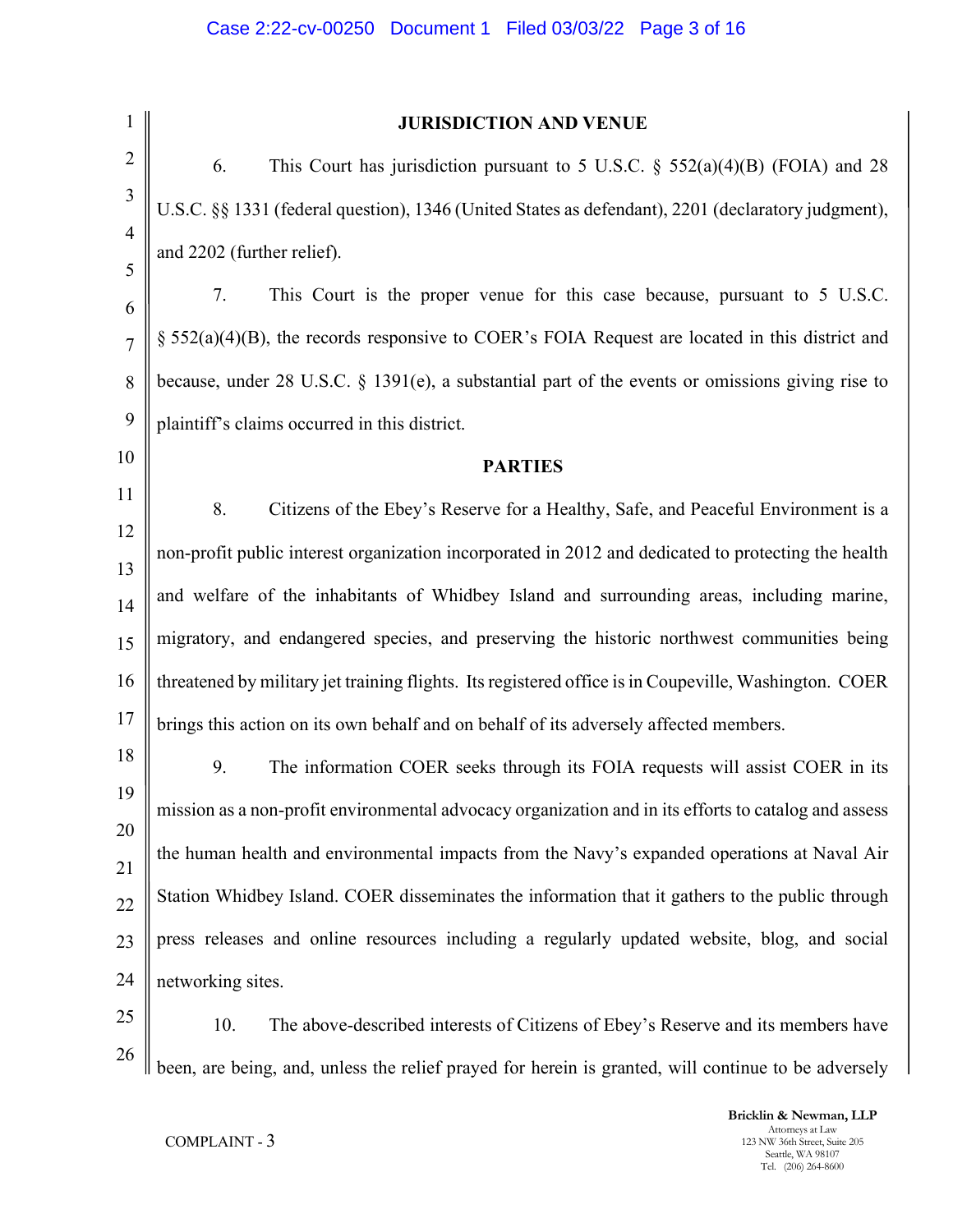## Case 2:22-cv-00250 Document 1 Filed 03/03/22 Page 4 of 16

1 2 3 4 5 affected by the Navy's disregard of its statutory duties under FOIA and by the unlawful harm that results. The Navy's failure to fully implement FOIA injures the interests of COER and its members and the relief requested in this lawsuit can redress these injuries. These harms are traceable to the Navy's conduct and would be remedied by the relief sought in this action.

6 7 8 9 10 11 11. Defendant United States Department of the Navy ("Navy") is a military department within the United States Department of Defense subject to the authority, direction, and control of the Secretary of Defense. It is an agency of the executive branch of the United States government subject to the FOIA, pursuant to 5 U.S.C. § 552(f), and subject to the judicial review provisions of the APA, 5 U.S.C. §§ 701–702. The Navy is in possession or control of public records requested and sought by plaintiffs.

12 13

20

## STATUTORY BACKGROUND

14 15 16 17 18 19 12. The purpose of FOIA is "to open agency action to the light of public scrutiny." U.S. DOJ v. Reporters Comm. for Freedom of the Press, 489 U.S. 749, 772 (1989) (quoting Dep't of the Air Force v. Rose, 425 U.S. 352, 372 (1976)). "Congress believed that this philosophy, put into practice, would help 'ensure an informed citizenry, vital to the functioning of a democratic society.'" U.S. DOJ v. Tax Analysts, 492 U.S. 136, 142 (1989) (quoting NLRB v. Robbins Tire & Rubber Co., 437 U.S. 214, 242 (1978)).

21 22 23 24 25 26 13. FOIA requires federal agencies to make records in their possession or control available to the public upon request unless one of FOIA's nine specific exemptions applies. 5 U.S.C. § 552(a), (b)(1)–(9). Federal agencies bear the burden of demonstrating to a court that any withholding of responsive records is consistent with FOIA. 5 U.S.C. § 552(a)(4)(B). Even if an agency meets its burden to prove that a responsive record contains information that is exempt from

> Bricklin & Newman, LLP Attorneys at Law 123 NW 36th Street, Suite 205 Seattle, WA 98107 Tel. (206) 264-8600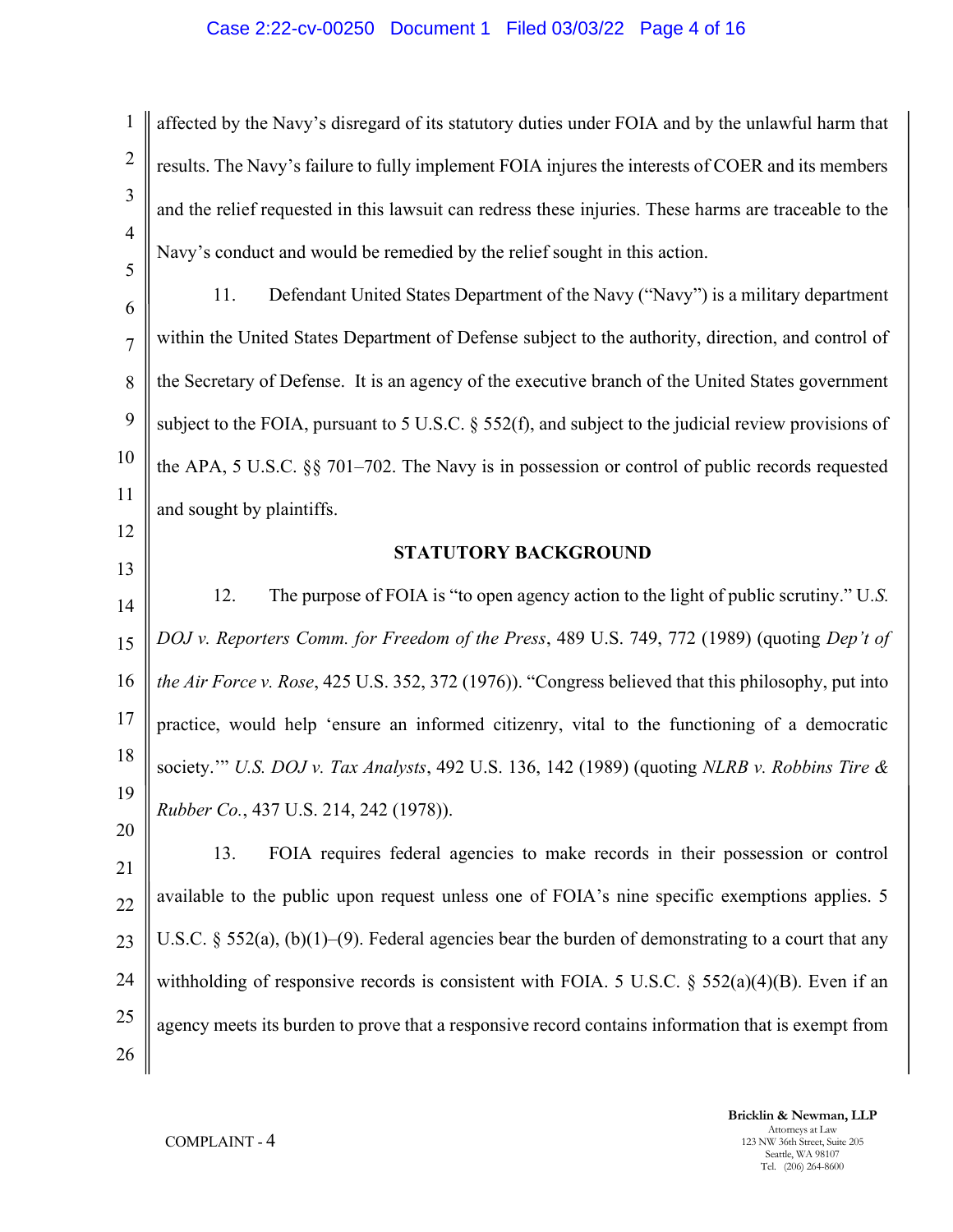## Case 2:22-cv-00250 Document 1 Filed 03/03/22 Page 5 of 16

1 2 disclosure, the agency must nevertheless disclose any non-exempt information if it can be segregated from the exempt materials. 5 U.S.C. § 552(b).

14. To ensure a requester receives all requested documents, FOIA requires agencies to conduct a search that is reasonably calculated to uncover all records responsive to the request. 5 U.S.C.  $\S$  552(a)(3)(C)–(D).

7 8 9 10 11 12 13 14 15 15. FOIA imposes strict and rigorous deadlines on federal agencies. FOIA requires a federal agency that receives a FOIA request to determine whether the requested records are exempt from disclosure under 5 U.S.C. § 552(b) and to communicate that determination to the requester within twenty business days. *Id.*  $\S$  552(a)(6)(A)(i). If the agency determines the requested records are exempt from public disclosure, the agency must also communicate to the requester that they have a right to appeal that determination. *Id*. If the agency determines the records are not exempt from public disclosure, the agency is required to make the requested records "promptly available" to the requester. Id.  $\S 552(a)(3)(A)$ ,  $(a)(6)(C)(i)$ .

16 17 18 19 20 21 22 23 24 25 16. FOIA requires that, within the relevant time period, an agency must determine whether a requester will receive all the documents the requester seeks. "It is not enough that, within the relevant time period, the agency simply decide to later decide." Citizens for Responsibility  $\&$ Ethics in Washington v. Fed. Election Comm'n, 711 F.3d 180, 186 (D.C. Cir. 2013). Within the relevant time period, the agency must at least inform the requester of the scope of the documents that the agency will produce, as well as the scope of the documents that the agency plans to withhold under any FOIA exemptions. Id., See also id. at 186–89 ("If the agency does not adhere to FOIA's explicit timelines, the 'penalty' is that the agency cannot rely on the administrative exhaustion requirement to keep cases from getting into court.").

26

3

4

5

6

Bricklin & Newman, LLP Attorneys at Law 123 NW 36th Street, Suite 205 Seattle, WA 98107 Tel. (206) 264-8600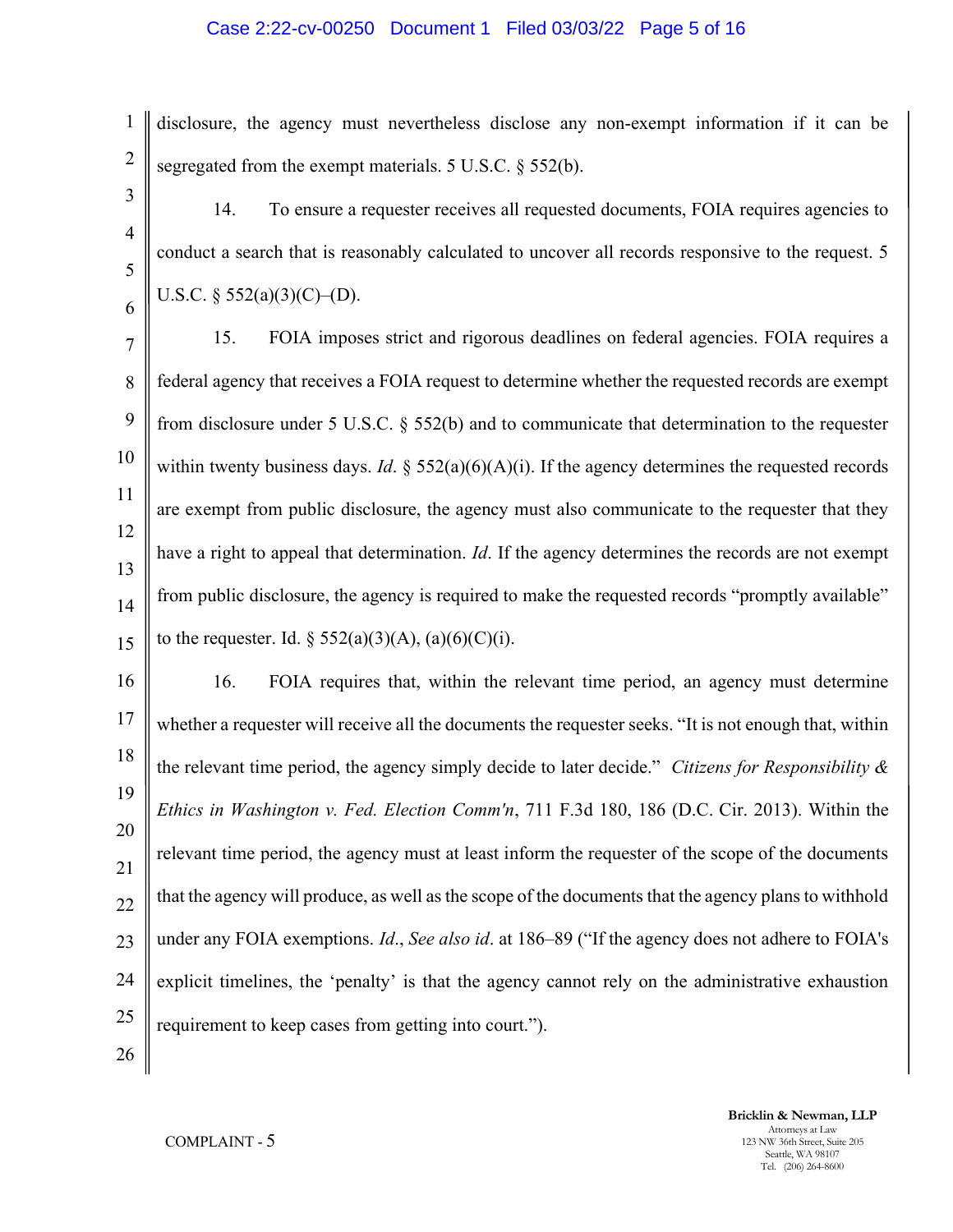### Case 2:22-cv-00250 Document 1 Filed 03/03/22 Page 6 of 16

1 2 3 4 5 6 7 8 9 10 11 12 13 14 15 16 17 18 19 20 21 22 23 24 17. In addition to imposing response deadlines, FOIA also requires federal agencies to communicate with requesters about the status of the agencies' efforts to respond to a FOIA request. Specifically, FOIA requires agencies to assign tracking numbers to each request that will take longer than ten days to process; to provide that tracking number to each person making such a request; and to establish a telephone line or internet service that provides information about the status of a request to the requester, including an estimated date by which the agency will complete its work. Id. § 552(a)(7). Courts have construed these provisions to include a requirement that agencies, upon request, provide estimated completion dates to requesters. See, e.g., Sierra Club v. U.S. EPA, 75 F. Supp. 3d 1125, 1146 (N.D. Cal. 2014) ("[T]he Court finds that the EPA acted unreasonably when it failed to inform Plaintiffs of an estimated completion date"). 18. A District Court has jurisdiction "to enjoin the agency from withholding agency records and to order the production of any agency records improperly withheld from the complainant." 5 U.S.C.A. § 552(a)(4)(B). 19. Agency action under the FOIA is also subject to judicial review under the APA. Or. Natural Desert Ass'n v. Gutierrez, 409 F. Supp. 2d 1237, 1248 (D. Or. 2006) (violation of the FOIA's decision deadline constitutes agency action that is not in accordance with the law). Under the judicial review provisions of the APA, district courts are authorized to compel agency action unlawfully withheld or unreasonably delayed. 5 U.S.C. § 706(1). District courts should also set aside any agency action found to be arbitrary, capricious, an abuse of discretion, not in accordance with law, or made without observation of required procedures. Id. § 706(2).

25 26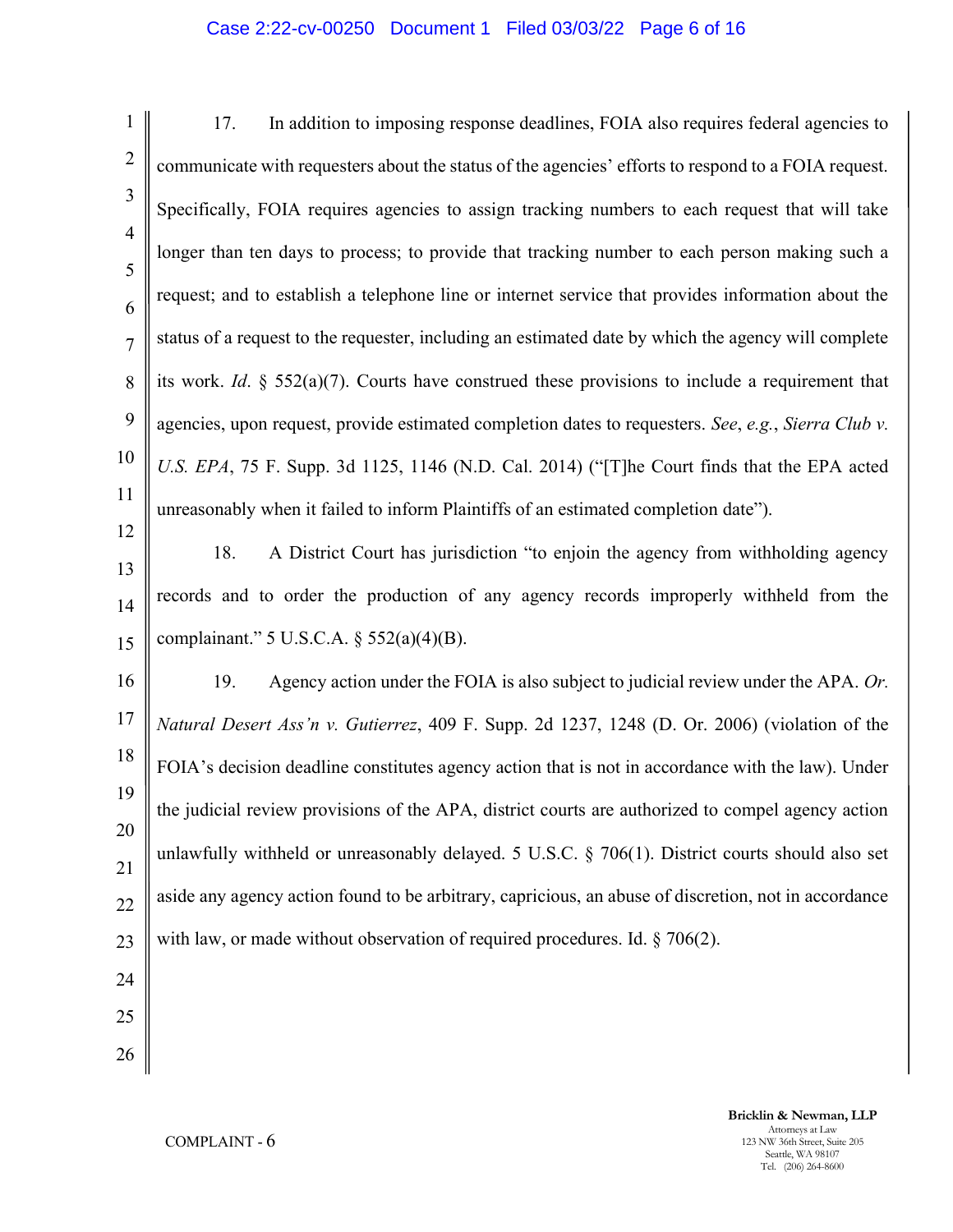| 1                   | <b>STATEMENT OF FACTS</b>                                                                                                                             |  |  |
|---------------------|-------------------------------------------------------------------------------------------------------------------------------------------------------|--|--|
| $\overline{2}$      | The FOIA Request                                                                                                                                      |  |  |
| 3                   | 20.<br>On February August 31, 2021, COER's undersigned counsel, on behalf of COER,                                                                    |  |  |
| $\overline{4}$<br>5 | submitted a FOIA request to the Navy via "FOIA ONLINE" seeking records pertaining to the EA-                                                          |  |  |
| 6                   | 18G Growler noise monitoring study. That study was conducted pursuant to congressional direction                                                      |  |  |
| $\overline{7}$      | in the National Defense Authorization Act ("NDAA") for Fiscal Year 2020. A true and correct                                                           |  |  |
| 8                   | copy of the FOIA Request is attached to this Complaint as Attachment A. The FOIA Request                                                              |  |  |
| 9                   | sought three categories of records:                                                                                                                   |  |  |
| 10                  |                                                                                                                                                       |  |  |
| 11                  | 1.<br>All records related to and including the EA-18G Growler noise<br>monitoring study conducted pursuant to congressional direction in the          |  |  |
| 12                  | National Defense Authorization Act ("NDAA") for Fiscal Year 2020,<br>including but not limited to: the noise monitoring study plan itself, type       |  |  |
| 13                  | and models of equipment being used, resolution and type of raw sound<br>data (i.e., time resolution, frequency ranges, sound level weightings,        |  |  |
| 14                  | audio sampling rate) being collected, how corresponding flight activity<br>(i.e., number of aircraft and their relative position) is being documented |  |  |
| 15                  | and assessed, the monitoring sites/locations, the periods of time and<br>times of day all monitoring units are deployed during sampling weeks,        |  |  |
| 16                  | methods for calculation of all noise metrics, the sampling scheme being                                                                               |  |  |
| 17                  | used to represent flight types, flight activity, associated meteorological<br>conditions under which they will be operated, and methods being used    |  |  |
| 18                  | to associate the sound data with the corresponding flight type/track for<br>the purpose of calculating the ensonified area, and dates anticipated for |  |  |
| 19<br>20            | the report/publication to be completed and publicly available<br>observations, number of aircraft operating, flight tracks, and flight                |  |  |
| 21                  | schedules during the monitoring period(s).                                                                                                            |  |  |
| 22                  | A copy of all raw data collected during each completed<br>2.                                                                                          |  |  |
| 23                  | sampling quarter for all 11 locations on Whidbey Island, as well as data<br>from the monitoring (including coordinated observer data) of the three    |  |  |
| 24                  | semi-permanent locations on the Olympic Peninsula, Port Townsend,<br>and Lopez Island. Data should be categorized by date, diel time (24-             |  |  |
| 25                  | hour clock), site/location, and type of data: sound level measurements,<br>audio sound recording, on-the-ground.                                      |  |  |
| 26                  | All contract correspondence for this work, and contract award<br>3.<br>notice/information including budget and contractor(s) selected.                |  |  |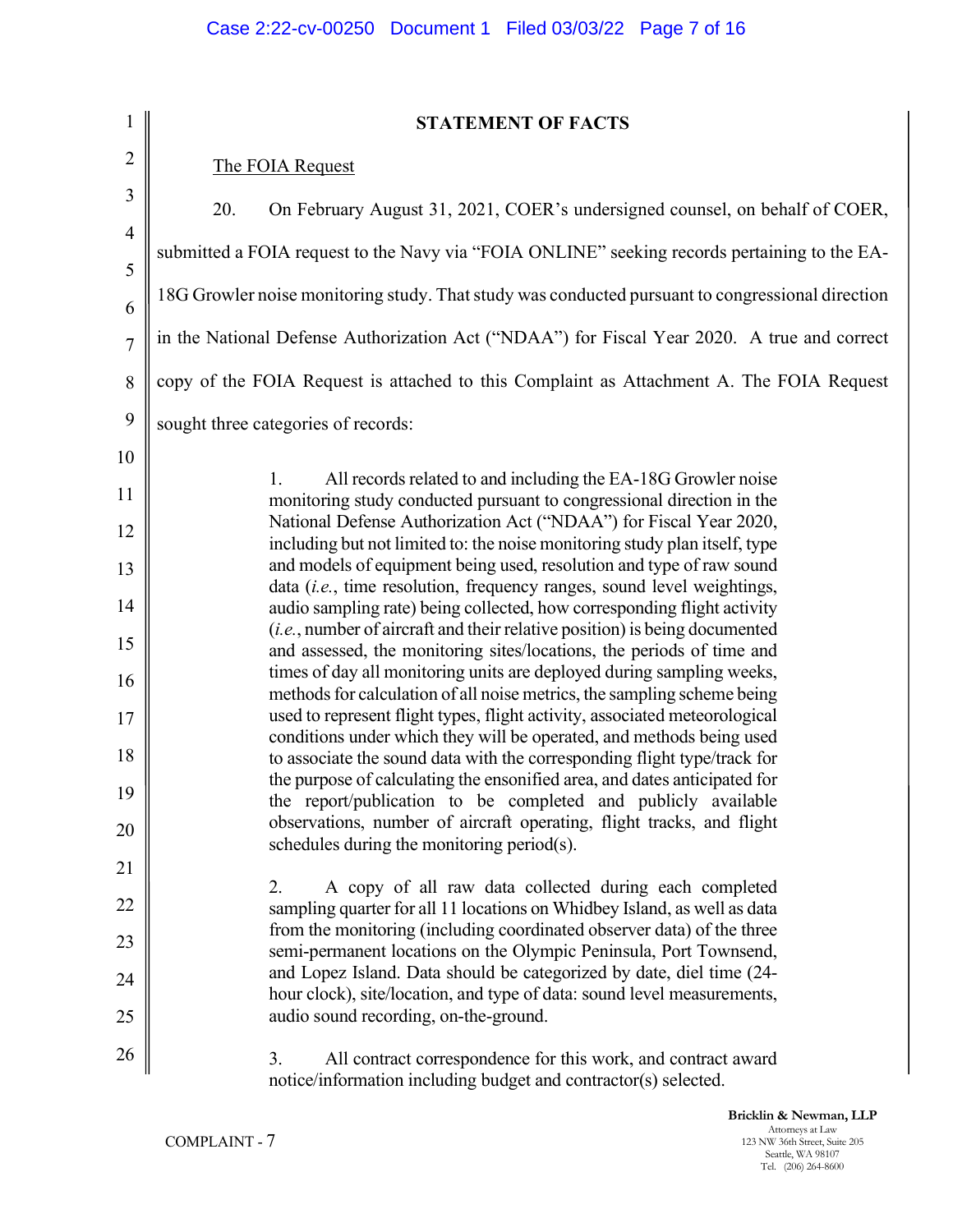# Case 2:22-cv-00250 Document 1 Filed 03/03/22 Page 8 of 16

| 1              |                                                                                                                             |  |  |
|----------------|-----------------------------------------------------------------------------------------------------------------------------|--|--|
| $\overline{2}$ | Plaintiff's Communications with the Navy                                                                                    |  |  |
| 3              | On August 31, 2021, the Navy assigned an internal tracking number to the FOIA<br>21.                                        |  |  |
| $\overline{4}$ | Request: DON-NAVY-2021-010094.                                                                                              |  |  |
| 5              | On September 17, 2021, plaintiffs received an email from "admin@foiaonline.gov"<br>22.                                      |  |  |
| 6              | stating that the FOIA Request had been modified. But plaintiffs had not modified the FOIA                                   |  |  |
| 7              | Request.                                                                                                                    |  |  |
| 8<br>9         | On September 21, 2021, plaintiffs undersigned counsel logged into FOIA ONLINE<br>23.                                        |  |  |
| 10             | and found a letter from Navy Commander D.M. Schull dated August 23, 2021, stating that the                                  |  |  |
| 11             | FOIA Request had been referred to an internal department of the Navy. The letter from Navy                                  |  |  |
| 12             | Commander D.M. Schull dated August 23, 2021 stated that it was "Sent via email to: griefen@bnd-                             |  |  |
| 13             | law.com." However, that letter had not been emailed to plaintiff's undersigned counsel. Moreover,                           |  |  |
| 14             | the letter was dated August 23, 2021—eight days prior to plaintiff submitting the FOIA Request—                             |  |  |
| 15             | which is impossible. Plaintiff's undersigned counsel emailed Commander Schull and other Navy                                |  |  |
| 16<br>17       | staff on September 21, 2021, pointed out the error in Commander Schull's letter, and requested an                           |  |  |
| 18             | estimated completion date and the Navy's determination on the FOIA Request.                                                 |  |  |
| 19             | 24. On September 22, 2021, plaintiff's undersigned counsel and Commander Schull                                             |  |  |
| 20             | exchanged emails and agreed that the 20-day period for the Navy's determination and estimated                               |  |  |
| 21             | completion date would expire on September 29, 2021.                                                                         |  |  |
| 22             | On September 30, 2021, plaintiff's undersigned counsel received a notification from<br>25.                                  |  |  |
| 23             | FOIA Online stating: "On behalf of R. Patterson, Head, DON FOIA/PA Program Office (DNS-                                     |  |  |
| 24<br>25       | H(36)), please find attached, an official response to the subject FOIA request." The attached official                      |  |  |
| 26             | response stated that the Navy "will not be able to respond within the FOIA's 20-day statutory time                          |  |  |
|                | period;" that the Navy was "availing ourselves of the 10 working days' extension of response time<br>Bricklin & Newman, LLP |  |  |

COMPLAINT - 8

Attorneys at Law 123 NW 36th Street, Suite 205 Seattle, WA 98107 Tel. (206) 264-8600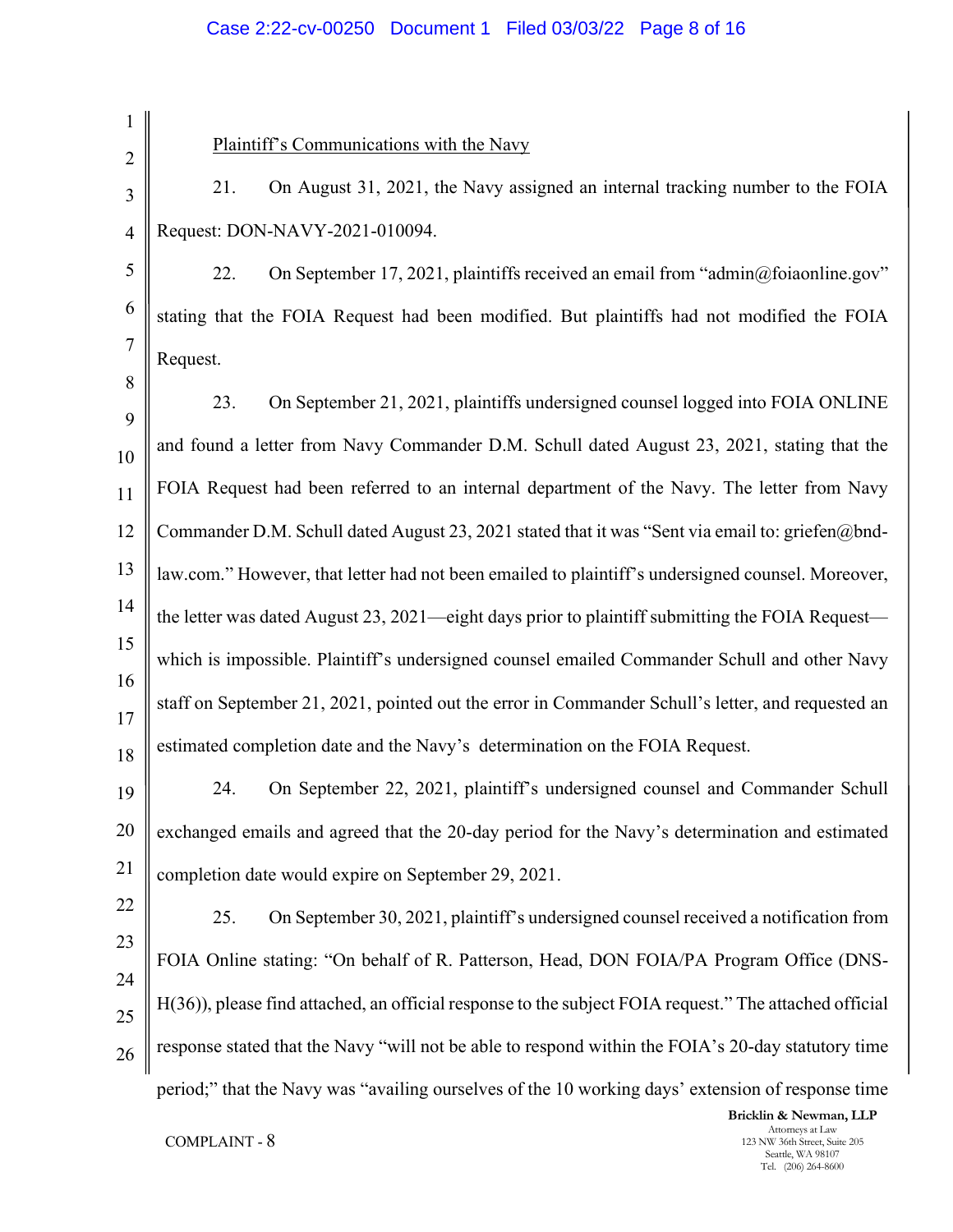#### Case 2:22-cv-00250 Document 1 Filed 03/03/22 Page 9 of 16

1 2 provided in the Department of the Navy FOIA/PA regulations (32 CFR  $\S 701.8(g)(2)$ );" and that the new estimated completion date was October 29, 2021.

26. On October, 5, 2021, the Navy provided an interim response to the FOIA request, including several records.

6 7 8 9 27. On October 29, 2021, plaintiff's undersigned counsel received an email from Gregory Carson in the Navy's "DON FOIA/PA Program Office" stating: "On behalf of R. Patterson, Head, DON FOIA/PA Program Office (DNS-H(36)), please find attached, an official response to the subject FOIA request." There was no attachment to that email.

10 11 12 13 14 15 28. On November 3, 2021, plaintiff's undersigned counsel received an email from Gregory Carson in the Navy's "DON FOIA/PA Program Office" stating in part: "Please find the attached interim response from NAVFAC Atlantic to your FOIA request." The Navy did not release the Noise Monitoring Study Plan or the other documents we had requested as described in Paragraph  $20(1-3)$ , above.

16 17 18 19 20 21 22 29. On January 7 and January 11, 2022, plaintiff's undersigned counsel called the DoD Navy Component FOIA Public Liaison, Mr. Chris Julka, to seek dispute resolution services regarding the Navy's failure to release the Noise Monitoring Study Plan and the other documents we had requested and failure to provide an estimated completion date for release of the Noise Monitoring Study Plan and the other documents we had requested as described in Paragraph 20(1– 3), above. Mr. Julka did not answer the phone or return the undersigned counsel's voice mails.

23 24 25 26 30. On January 11, 2022, plaintiff's undersigned counsel emailed Mr. Julka, stating: "I have been trying to reach you on the phone. I left messages for you on January 7 and again today, but have not received a call back. I am hoping that you can help resolve a potential dispute regarding our August 31, 2021 FOIA Request (No. DON-NAVY-2021-010094). A copy of that request is

3

4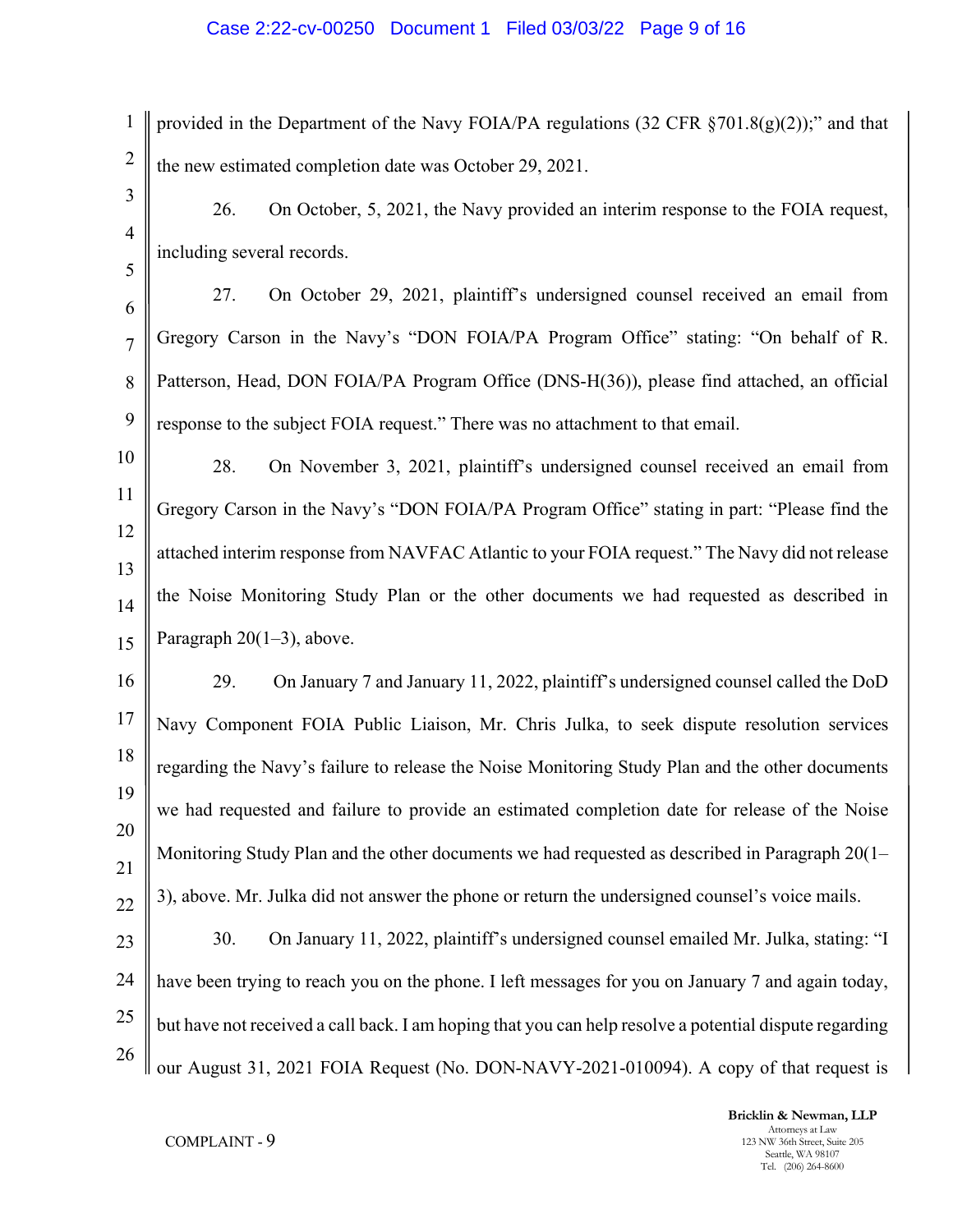### Case 2:22-cv-00250 Document 1 Filed 03/03/22 Page 10 of 16

1 2 3 4 5 6 7 attached. It pertains to the EA-18G Growler noise monitoring study conducted pursuant to congressional direction in the National Defense Authorization Act ("NDAA") for Fiscal Year 2020. While we have received two 'interim' responses from the Navy, we have not received the records we requested. For example, we have not yet received the noise monitoring study plan itself. I am hoping to avoid a repeat of the lawsuit we were forced to file (Case No. 2:19-cv-01041, W.D. Washington) in a similar matter involving the Navy. Your assistance will be appreciated."

8 9 10 11 31. After sending the above email to Mr. Julka on January 11, 2021, plaintiff's undersigned counsel called Mr. Julka again and reached him by telephone. Mr. Julka said that he could not find the email plaintiff's undersigned counsel sent and would look for it and call plaintiff's counsel back. Mr. Julka did not call plaintiff's undersigned counsel back.

13 14 15 16 17 18 19 20 21 32. On January 24, 2022, plaintiff's undersigned counsel emailed Mr. Julka, stating: "When we spoke on the phone on January 11, 2022, you told me that you were having trouble finding my email (below) and would look for it an[d] call me back. I never received a call back from you. We have not received an estimated date of completion for FOIA Request DON-NAVY-2021-010094, even though that request was submitted nearly five months ago, on August 31, 2021. Nor have we received the records sought in that request. Please let me know when will receive the records we seek by providing an estimated date of completion. Please contact me as soon as possible."

- 22 23 24 33. On January 24, 2022, Mr. Julka replied to the email described in the paragraph above, stating: "I have yet to confirm this, but I believe the POC is Mr. John Diring of NAVFAC Atlantic. You may reach him at john.e.diring.civ@us.navy.mil."
- 25 26 34. On January 24, 2022, plaintiff's undersigned counsel emailed Mr. Diring, stating: "Mr. Julka suggested that I contact you. Please see the email thread below. Please copy Mr. Julka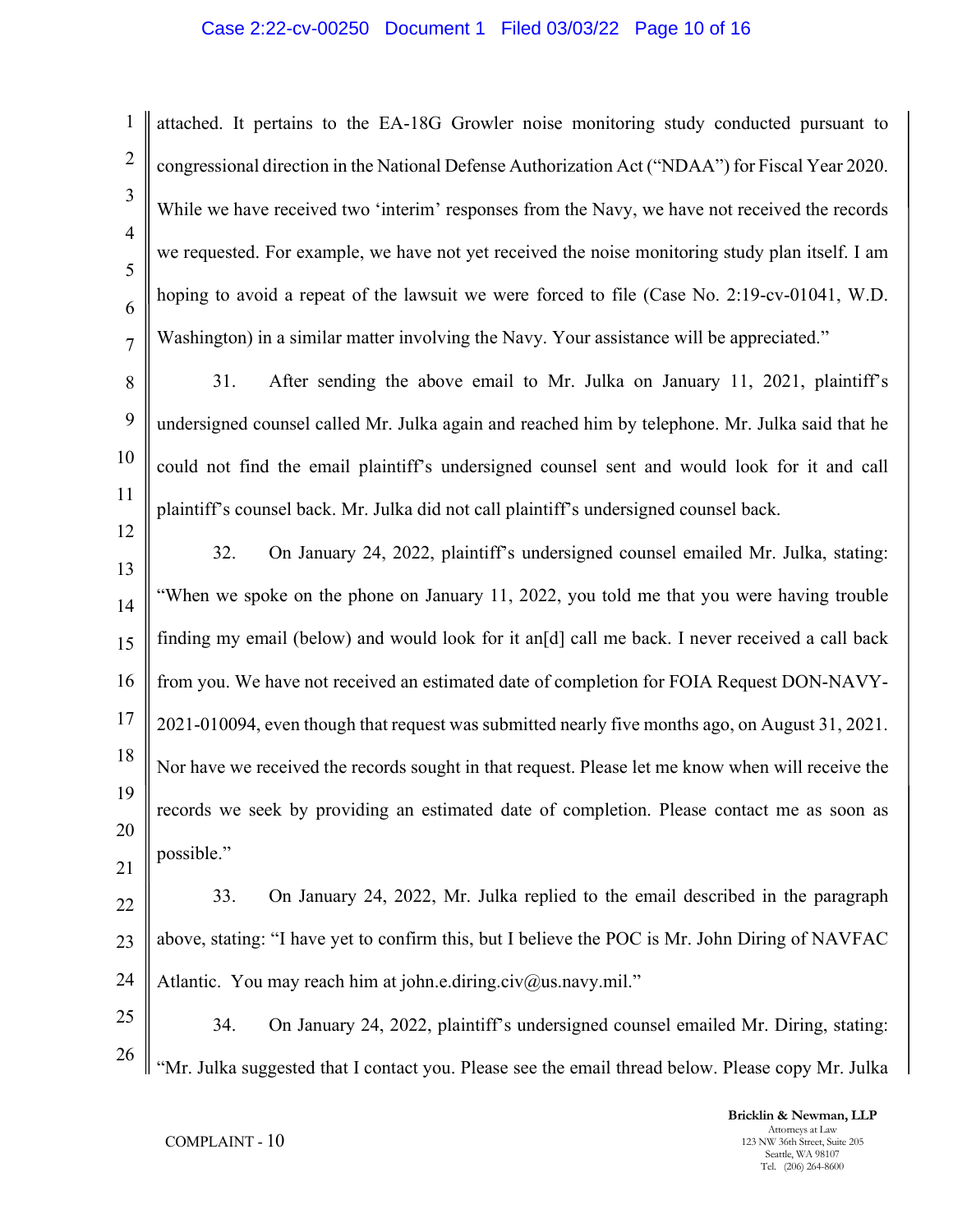#### Case 2:22-cv-00250 Document 1 Filed 03/03/22 Page 11 of 16

and Mr. Bricklin on your reply. We submitted FOIA Request No. DON-NAVY-2021-010094 nearly five months ago and have not yet received the records we requested. Nor have we received an estimated date of completion. According to FOIA Online, the estimated date of completion is still 'TBD.' Kindly provide an estimated date of completion and the records requested in FOIA Request No. DON-NAVY-2021-010094."

7 8 9 10 35. On January 27, 2022, Mr. Diring emailed plaintiff's undersigned counsel, stating: "I have forwarded your concern to Mr. Greg Cason. He has been in direct communication with our counsel's office about all the redactive documents we proposed for release and we have followed his guidance."

11 12 13 14 15 16 17 18 19 20 21 36. On January 27, 2022, Mr. Carson emailed plaintiff's undersigned counsel, stating: "I apologize that you have not received any communication regarding this request. As you can see from the attached document there have been a few records and responses sent via FOIA online. I will attempt to send the records again to you via DOD SAFE which is a file transfer application." This email was followed by an email providing instructions for downloading files from DOD SAFE. Plaintiff's undersigned counsel downloaded the files from DOD SAFE and discovered that they were identical to the records that had previously been released. Those records did not include the Noise Monitoring Study Plan or the other documents we had requested and the other documents we had requested as described in Paragraph  $20(1-3)$ , above.

22 23 24 25 26 37. On January 27, 2022, plaintiff's undersigned counsel emailed Mr. Carson, stating: "I did not say that we had received no communication regarding our request. I said that we have not received the records that we requested. For example, we have not received the noise monitoring study plan itself. Nor have we received the other records requested in the attached request that we filed last August, nearly five months ago. The Navy has failed to provide an estimated date of

1

2

3

4

5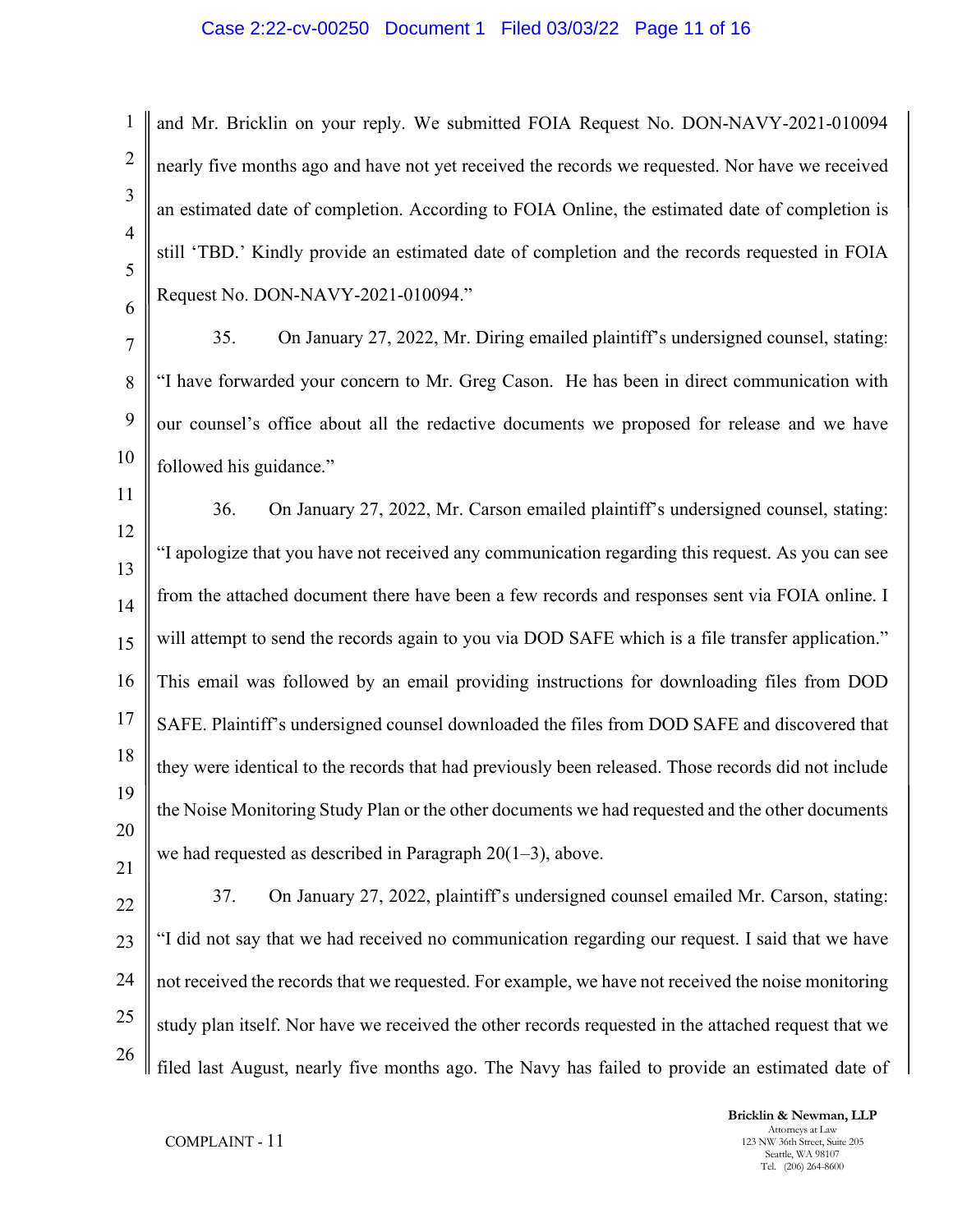#### Case 2:22-cv-00250 Document 1 Filed 03/03/22 Page 12 of 16

1 4 completion for this nearly five month old request. We are prepared to litigate to obtain the records we seek (as we were forced to do in in 2019, Case 2:19-cv-01041-MJP), but we hope that will not be necessary. Please provide an estimated date of completion immediately, release the noise monitoring study plan immediately, and provide a schedule for the prompt release of the remainder of the records that we seek."

7 8 9 10 11 38. On January 27, 2022, Mr. Carson emailed plaintiff's undersigned counsel, stating: "I apologize for the misunderstanding and will continue to work to get the documents you seek." Mr. Carson did not provide an estimated completion date; did not make a determination regarding the Noise Monitoring Study Plan; and did not release the Noise Monitoring Study Plan or the other documents we had requested.

13 14 15 16 17 39. On January 27, 2022, plaintiff's undersigned counsel emailed Mr. Carson, stating: "Thank you for your email. Again, please provide an estimated date of completion immediately, release the noise monitoring study plan immediately, and provide a schedule for the prompt release of the remainder of the records that we seek. The noise monitoring plan should not be difficult for the Navy to locate."

18 19 20 21 22 23 40. On February 9, 2022, plaintiff's undersigned counsel received an email notification from FOIA Online stating: "On behalf of R. Patterson, Head, DON FOIA/PA Program Office (DNS-H(36)), please find attached, an official response to the subject FOIA request." The emailed notification included an "interim response" letter dated February 9, 2022 containing a weblink to certain documents, none of which were the Noise Monitoring Study Plan.

24 25 26 41. The February 9, 2022 emailed notification included a document titled "Noise Monitoring Plan RTC SIGNED FINAL," but this document appears to include only a summary of the Noise Monitoring Plan, not the Noise Monitoring Plan itself.

COMPLAINT - 12

2

3

5

6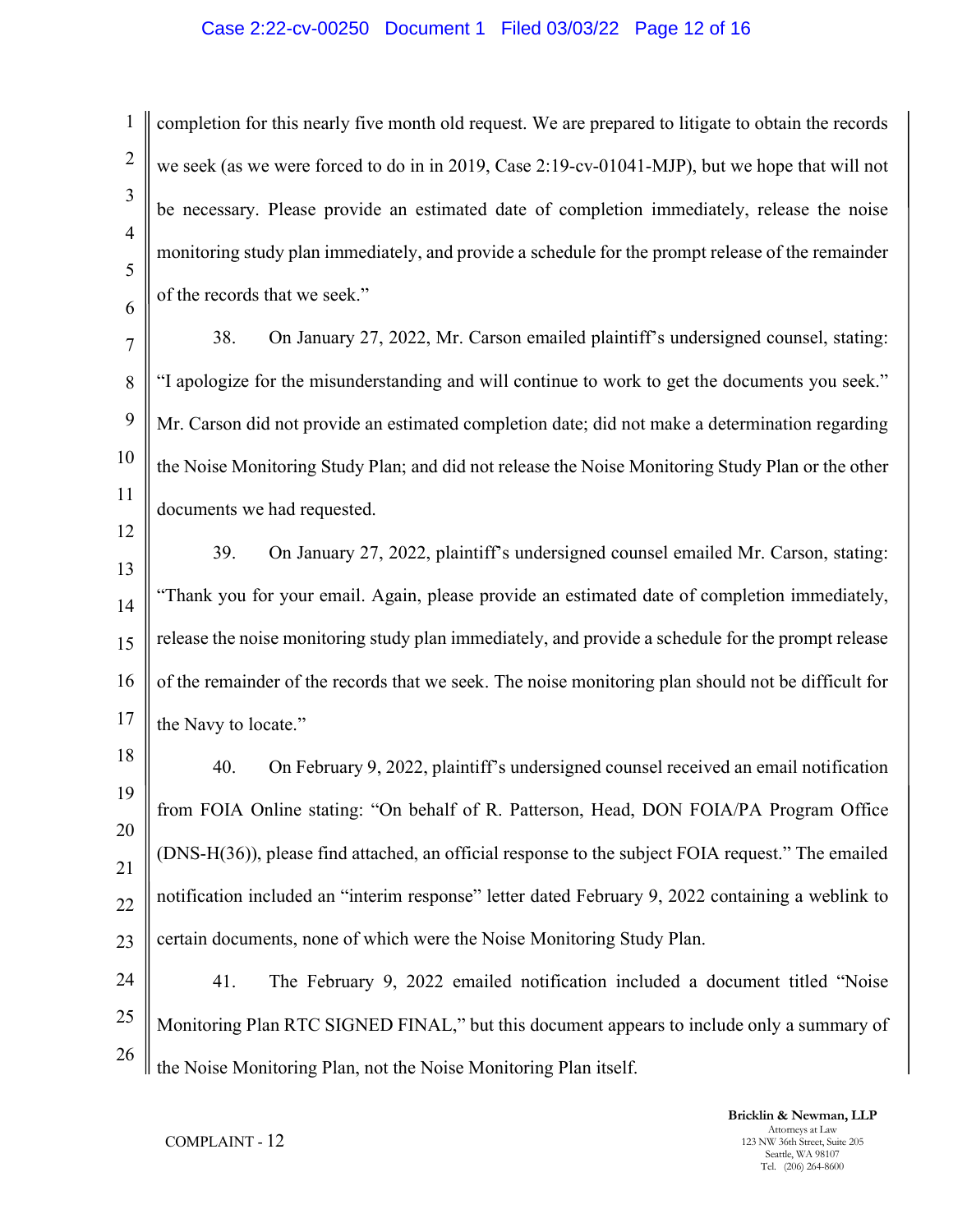# Case 2:22-cv-00250 Document 1 Filed 03/03/22 Page 13 of 16

| $\mathbf{1}$        | 42.<br>The February 9, 2022 interim response letter stated: "Regarding part three of your             |  |
|---------------------|-------------------------------------------------------------------------------------------------------|--|
| $\overline{2}$      | request, NAVFAC LANT is still reviewing potentially responsive documents and has provided an          |  |
| $\overline{3}$      | estimated completion date of February 28, 2022 or sooner to provide the results of this review."      |  |
| $\overline{4}$<br>5 | "Part three" of plaintiff's FOIA Request is described above at paragraph 20(3).                       |  |
| 6                   | The Navy did not release any additional records or provide the results of the review<br>43.           |  |
| $\overline{7}$      | described in the prior paragraph between February 9, 2022 and February 28, 2002.                      |  |
| 8                   | As of March 3, 2022, the Navy has not released any additional documents or<br>44.                     |  |
| 9                   | provided the results of its review of "part three" of the FOIA Request.                               |  |
| 10                  | <b>Current Status of FOIA Request</b>                                                                 |  |
| 11                  | It has been nearly six months since plaintiff submitted the FOIA Request, but the<br>45.              |  |
| 12                  | Navy has neither released the Noise Monitoring Study Plan nor provided an estimated completion        |  |
| 13<br>14            | date by which it will release the Noise Monitoring Study Plan. The Navy has provided some, but        |  |
| 15                  | not all, of the other records sought by the FOIA Request, as described above in Paragraph $20(1-3)$ . |  |
| 16                  | As of the date of this Complaint, the FOIA ONLINE page for the FOIA Request<br>46.                    |  |
| 17                  | (Tracking No. DON-NAVY-2021-010094) shows the "Estimated Date of Completion" as "TBD."                |  |
| 18                  | As of the date of this Complaint, the FOIA ONLINE page for the FOIA Request<br>47.                    |  |
| 19                  | (Tracking No. DON-NAVY-2021-010094) shows the "Request Phase" as "Assignment."                        |  |
| 20<br>21            | As of the date of this Complaint, the FOIA ONLINE page for the FOIA Request<br>48.                    |  |
| 22                  | (Tracking No. DON-NAVY-2021-010094) shows the "Final Disposition" as "Undetermined."                  |  |
| 23                  |                                                                                                       |  |
| 24                  |                                                                                                       |  |
| 25                  |                                                                                                       |  |
| 26                  |                                                                                                       |  |
|                     |                                                                                                       |  |

Bricklin & Newman, LLP Attorneys at Law 123 NW 36th Street, Suite 205 Seattle, WA 98107 Tel. (206) 264-8600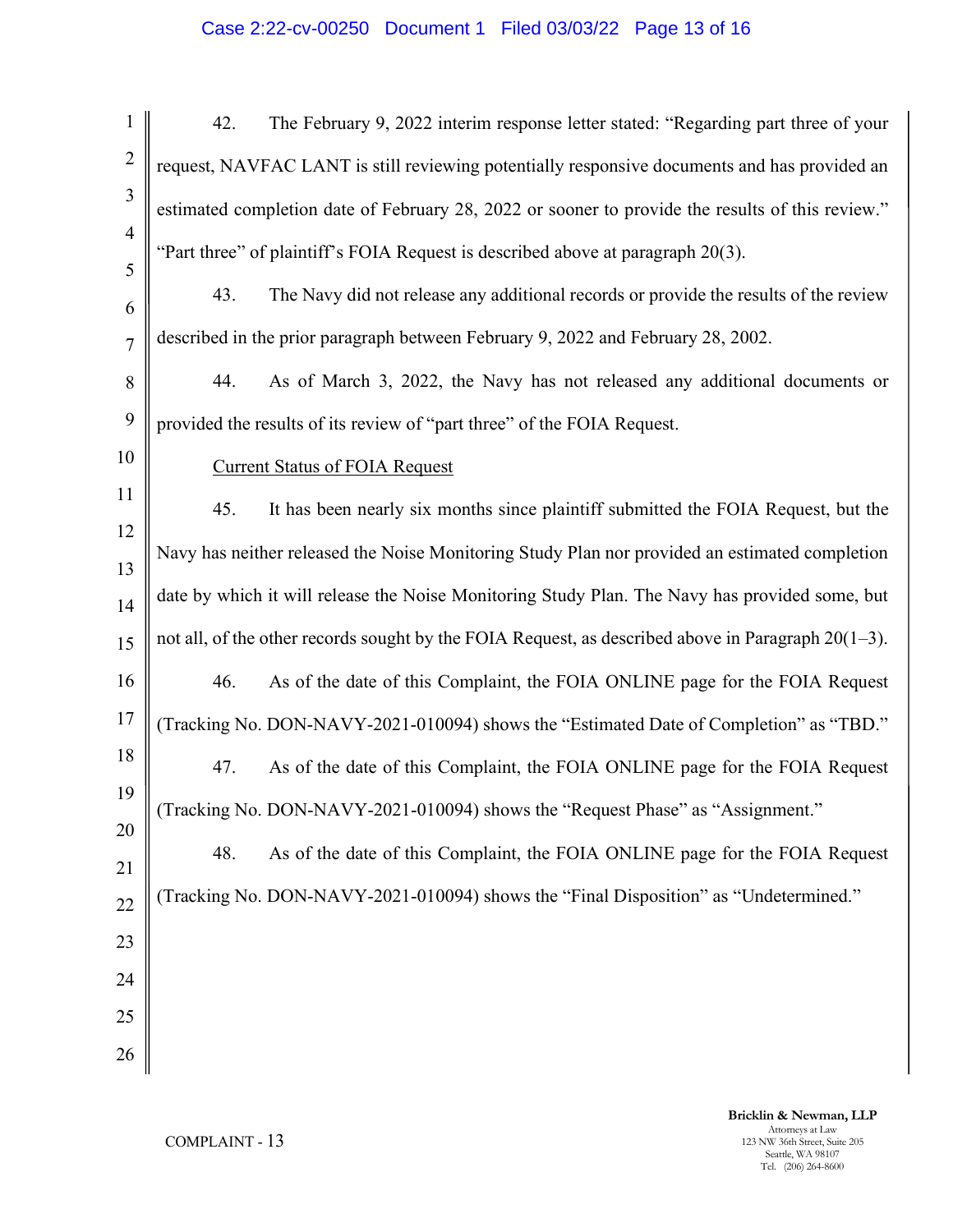| 1                   |                                                                                                         | <b>CAUSES OF ACTION</b>                                                                     |  |
|---------------------|---------------------------------------------------------------------------------------------------------|---------------------------------------------------------------------------------------------|--|
| $\overline{2}$      | <b>CLAIM1</b>                                                                                           |                                                                                             |  |
| 3<br>$\overline{4}$ | VIOLATIONS OF THE FREEDOM OF INFORMATION ACT IN<br>RESPONDING TO COER'S FOIA REQUESTS: VIOLATION OF     |                                                                                             |  |
| 5                   |                                                                                                         | THE DECISION DEADLINES IN THE FOIA                                                          |  |
| 6                   | 49.                                                                                                     | Plaintiff hereby incorporates by reference the allegations in the preceding                 |  |
| $\overline{7}$      | paragraphs.                                                                                             |                                                                                             |  |
| 8                   | 50.                                                                                                     | Plaintiff has a statutory right to have the Navy process the FOIA Request in a              |  |
| 9                   | manner that complies with the FOIA. The Navy violated plaintiff's rights in this regard when the        |                                                                                             |  |
| 10                  | Navy unlawfully delayed its response to plaintiff's FOIA Request beyond the deadlines imposed           |                                                                                             |  |
| 11                  | by the FOIA.                                                                                            |                                                                                             |  |
| 12<br>13            | 51.                                                                                                     | The Navy violated and is violating the FOIA by failing to respond to plaintiff's            |  |
| 14                  | FOIA Request with a "determination" within the deadline set forth in 5 U.S.C. $\S$ 552(a)(6)(A)(i).     |                                                                                             |  |
| 15                  | 52.                                                                                                     | The Navy's violations of the FOIA with respect to its response to plaintiff's FOIA          |  |
| 16                  | Request entitle plaintiff to an award of reasonable attorneys' fees and other litigation costs pursuant |                                                                                             |  |
| 17                  | to 5 U.S.C. $\S$ 552(a)(4)(E).                                                                          |                                                                                             |  |
| 18                  |                                                                                                         | $CLAIM$ <sub>2</sub>                                                                        |  |
| 19                  |                                                                                                         | VIOLATION OF THE FREEDOM OF INFORMATION ACT:                                                |  |
| 20                  |                                                                                                         | UNLAWFUL CONSTRUCTIVE DENIAL/UNLAWFUL<br>WITHHOLDING                                        |  |
| 21                  |                                                                                                         |                                                                                             |  |
| 22                  | 53.                                                                                                     | Plaintiff hereby incorporates by reference the allegations in the preceding                 |  |
| 23                  | paragraphs.                                                                                             |                                                                                             |  |
| 24                  | 54.                                                                                                     | Plaintiff has a statutory right to the records, or portions of records, it seeks. There is  |  |
| 25                  |                                                                                                         | no legal basis for the Navy to withhold the records responsive to plaintiff's FOIA Request. |  |
| 26                  |                                                                                                         |                                                                                             |  |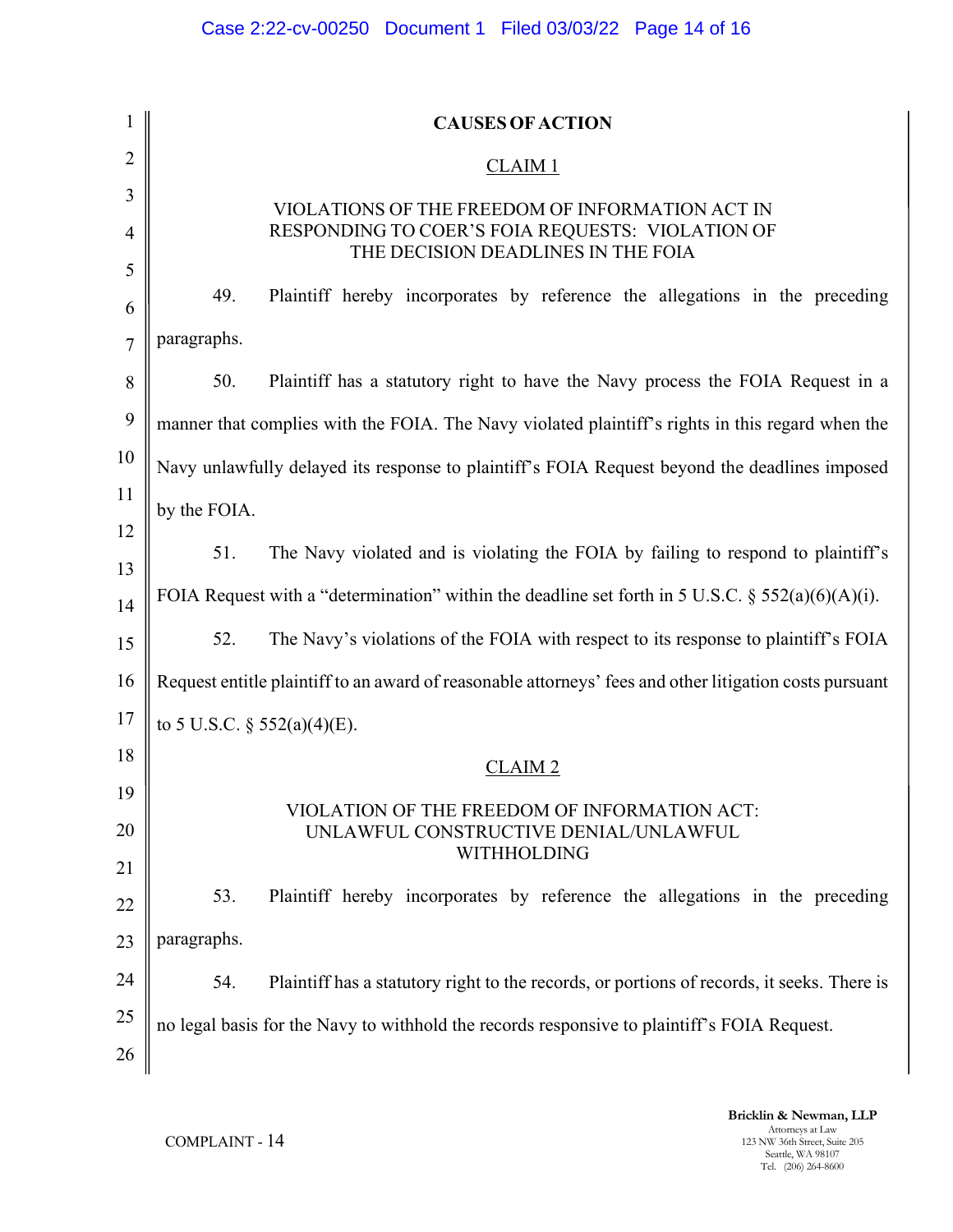| $\mathbf 1$    | 55.<br>The Navy has violated and is violating plaintiff's rights by unlawfully withholding              |  |
|----------------|---------------------------------------------------------------------------------------------------------|--|
| $\overline{2}$ | non-exempt documents responsive to the FOIA Request. The Navy's actions, or lack of action, in          |  |
| $\mathfrak{Z}$ | response to plaintiff's FOIA Request constitute constructive and/or unlawful denials of the FOIA        |  |
| $\overline{4}$ | Request.                                                                                                |  |
| 5<br>6         | The Navy's violations of the FOIA with respect to its response to plaintiff's FOIA<br>56.               |  |
| $\overline{7}$ | Request entitle plaintiff to an award of reasonable attorneys' fees and other litigation costs pursuant |  |
| 8              | to 5 U.S.C. $\S$ 552(a)(4)(E).                                                                          |  |
| 9              | <b>PRAYER FOR RELIEF</b>                                                                                |  |
| 10             |                                                                                                         |  |
| 11             | WHEREFORE, plaintiff respectfully requests that the Court:                                              |  |
| 12             | Adjudge and declare that the Navy has violated the FOIA for the reasons set forth<br>A.                 |  |
| 13             | above;                                                                                                  |  |
| 14             | Order the Navy to comply immediately with the FOIA by providing plaintiff with<br><b>B.</b>             |  |
| 15             | the required determinations, estimated completion dates, and non-exempt public records subject to       |  |
| 16             | plaintiff's FOIA Request;                                                                               |  |
| 17             | C.<br>Declare that plaintiff is the prevailing party and/or substantially prevailing party in           |  |
| 18<br>19       | this matter under FOIA, 5 U.S.C. $\S$ 552(a)(4)(E);                                                     |  |
| 20             | D.<br>Declare that plaintiff is the prevailing party, that the position of the government in            |  |
| 21             | this action was not substantially justified, and that there are no special circumstances that make an   |  |
| 22             | award of costs and reasonable attorneys' fees to plaintiff unjust under the Equal Access to Justice     |  |
| 23             | Act, 28 U.S.C. § 2412;                                                                                  |  |
| 24             | Ε.                                                                                                      |  |
| 25             | Award plaintiff its reasonable attorneys' fees and litigation costs under FOIA, 5                       |  |
| 26             | 552(a)(4)(E); and/or award plaintiff its reasonable fees, expenses, costs, and<br>U.S.C. $\S$           |  |
|                |                                                                                                         |  |